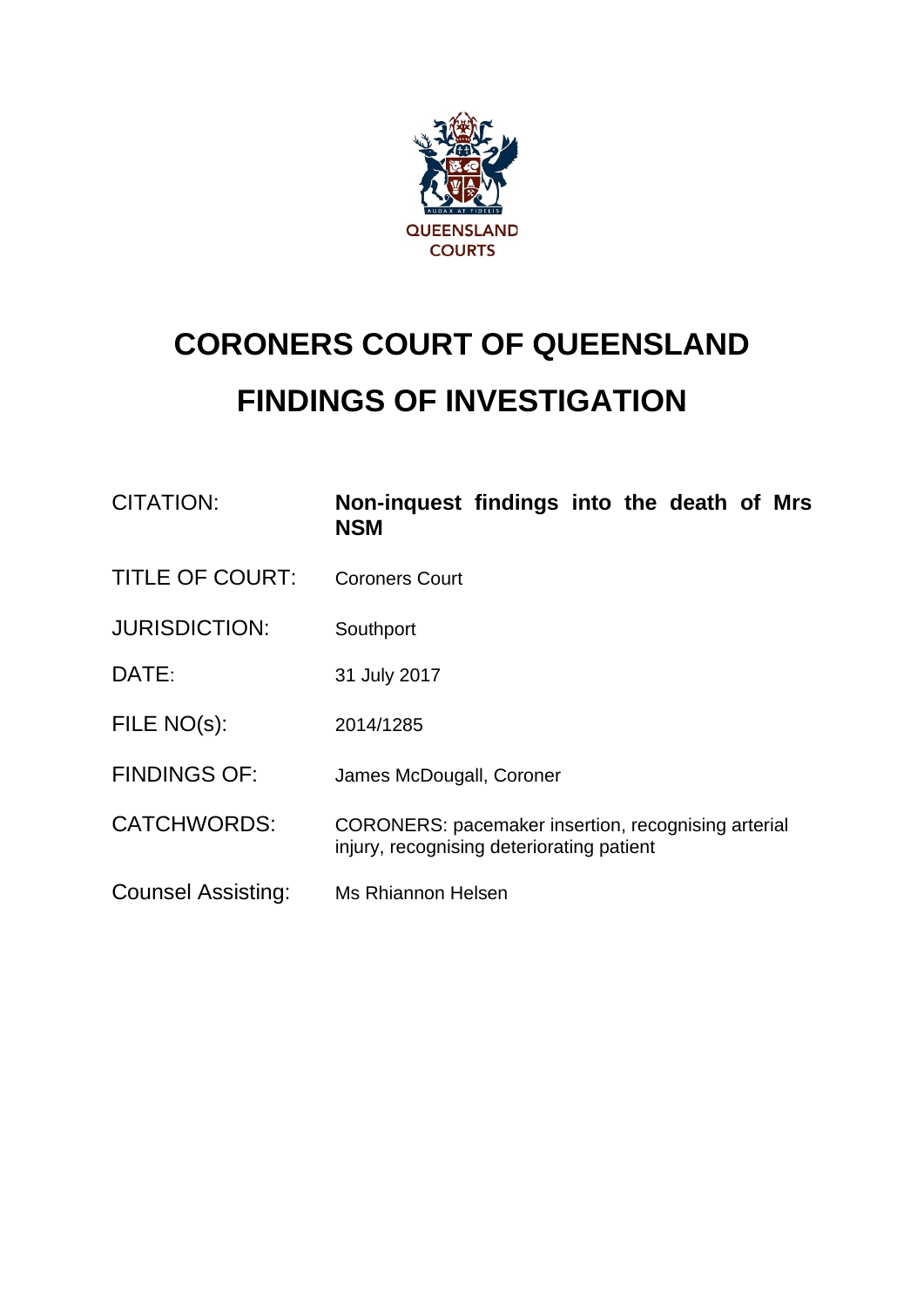<span id="page-1-0"></span>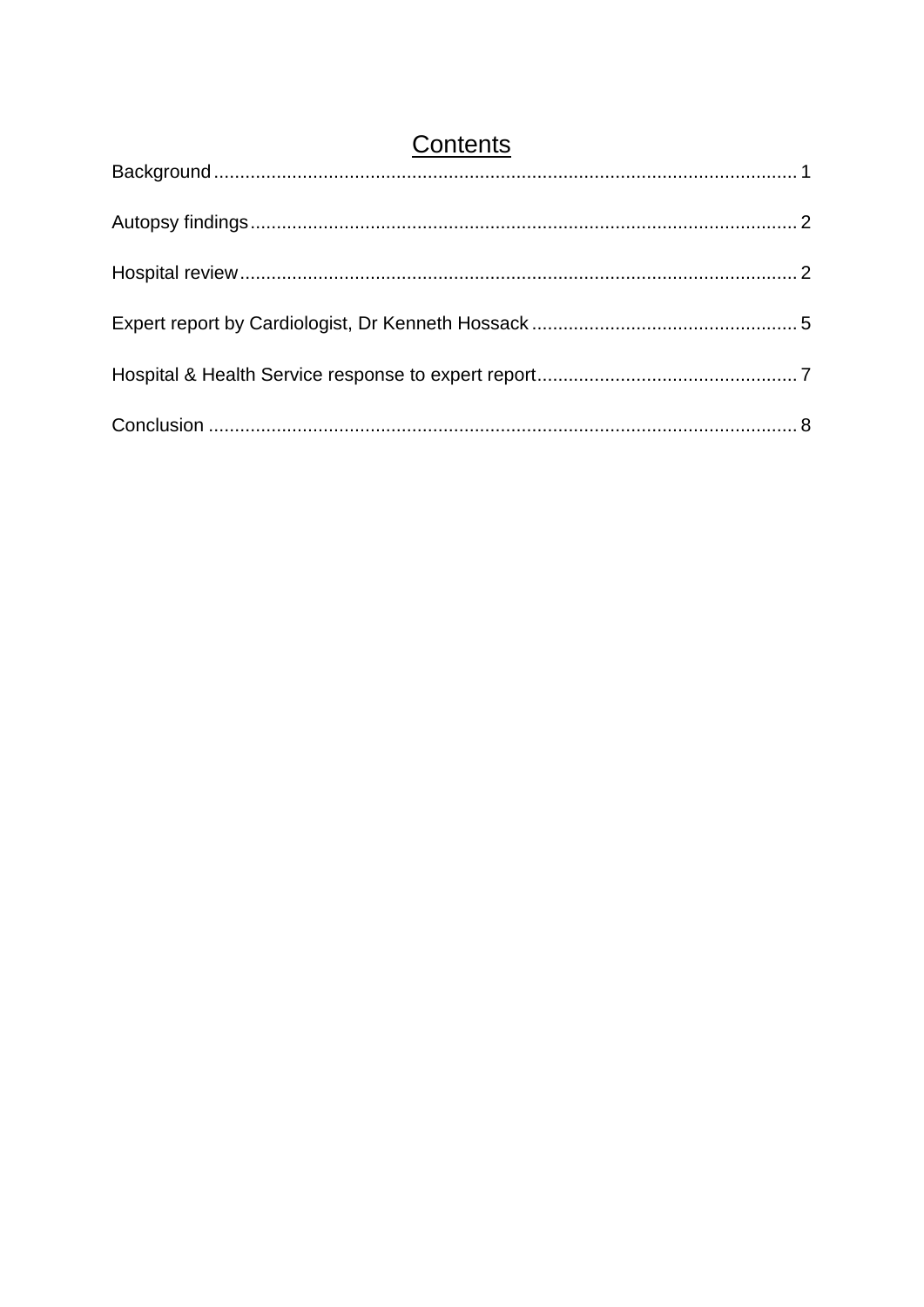### **Background**

Mrs NSM was 81 years old. She lived at Banora Point with her husband, RAM. She had a history of high blood pressure and high cholesterol for which she was medicated. She also suffered from severe curvature of the spine and osteoporosis.

Three months prior to her death, Mrs NSM was referred by her general practitioner to a Cardiologist at a private hospital to investigate suspected cardiac issues after suffering from fatigue and chest pain. A 24 hour heart monitor was used, which showed that she had sick sinus syndrome, a condition where the heart beats too slowly and results in inadequate perfusion of the body. Mrs NSM was subsequently referred to the tertiary public hospital for the purpose of having a pacemaker insertion.

On 10 April 2014, Mrs NSM was transferred to the Coronary Care Unit (CCU) of the public hospital for an elective pacemaker insertion. The insertion procedure commenced at 12:19 pm and was completed by 1:28 pm. It was described as 'routine' and there were no immediate complications noted. Retrospective notes written by a nurse present state that Mrs NSM was hypertensive prior to the procedure, and a GTN 5mg/24 hr patch was placed. There was difficulty during the initial puncture, and a second puncture had to be performed to allow the wire to be passed successfully. Mrs NSM reportedly complained of pain shortly thereafter and was given Midazolam and Fentanyl. The procedure continued, and she continued to intermittently complain of pain throughout, which she claimed was similar to her normal osteoarthritis pain. Following the procedure, ooze was noted from the insertion site, which was treated by way of digital pressure. No external active bleeding was visible, however, swelling was noted around her neck. She subsequently became hypotensive and the GTN infusion was decreased.

Following the procedure, at around 2:20 pm, Mrs NSM was returned to the CCU, where it was noted that there had been difficulty in placing the pacemaker due to thrombus in the vein. Upon arrival, she complained of ongoing chest pain and appeared pale. An echocardiogram was conducted, and intravenous morphine and Ondansetron for pain and nausea were administered. At 3:00 pm, the supervising Clinical Nurse expressed concern with hypotension, and Mrs NSM was weaned off the GTN infusion. At 4:11 pm, the attending medical officer noted that her blood pressure was 110/55, and that '*the ongoing chest pain is likely secondary to PPM insertion'.* Mrs NSM was subsequently seen by a Consultant, and the plan was to *'maintain BP at 100 – 110 systolic with the GTN infusion'.* At 4:30 pm, her blood pressure was recorded as 90/40, with a mild increase to 90/50 at 5:00 pm.

At around midnight on 11 April 2014, Mrs NSM was woken so observations could be performed. She immediately complained of strong central chest pain, and was given paracetamol and Endone. Her blood pressure by this time had dropped to 80/50. A senior night medical officer was called to conduct a review of her deteriorating condition.

At 1:00 am, a chest x-ray was performed due to Mrs NSM's ongoing chest pain and observed shortness of breath. The senior medical officer requested assistance from the Intensive Care Unit (ICU) medical officer to insert a chest drain for a suspected pneumothorax. Mrs NSM's systolic blood pressure at this time was 60. At 1:38 am, a MET call was initiated and the ICU medical officer performed a needle decompression of a suspected tension pneumothorax, followed by the insertion of an intercostal chest drain. Blood exuded from the drain, and a fluid bolus of 1000mls of saline was administered. She was given 0.5mg of metaraminol in an attempt to raise her blood pressure, with a repeat chest x-ray apparently showing some lung re-inflation. A bedside ultrasound showed a small pericardial effusion with global hypo contractility.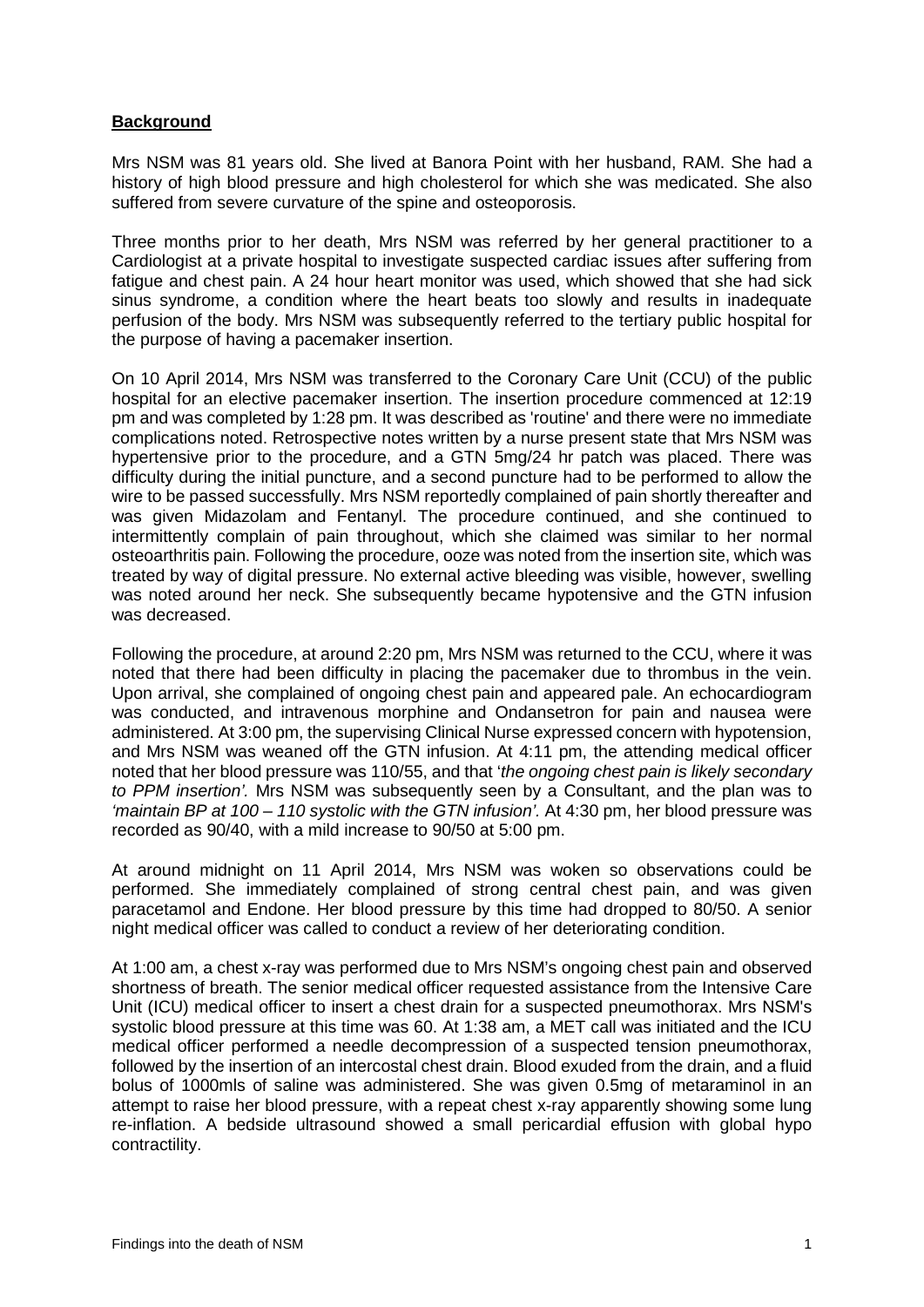At 2:15 am, Mrs NSM's condition had significantly deteriorated, and she was hypotensive and required intubation and ventilation. At 2:50 am, a blood transfusion of 2 units was commenced. Mrs NSM was then transferred to the ICU, and contact was made with the vascular, thoracic, general and emergency surgical teams.

At 3:15 am, Mrs NSM was observed to be pale, cold and had an endotracheal tube in situ, with her systolic blood pressure recorded as 53. She was receiving a noradrenalin infusion and boluses of adrenal intravenously to maintain adequate cardiac and cerebral perfusion. She was observed to have chest movement on the right side, a left-sided chest drain continued to haemorrhage blood, and she had developed an extremely distended abdomen.

At around 4:00 am, Mrs NSM was taken into the operating theatre for an emergency thoracotomy, where it was found that there was a large amount of blood in the chest cavity. At around 6:00 am, she was provided with a large blood transfusion, and further blood was removed from the chest cavity. Despite attempted surgical and drug treatment, Mrs NSM went into cardiac arrest and was unable to be resuscitated. She was declared deceased at 6:50 am on 11 April 2014.

## <span id="page-3-0"></span>**Autopsy findings**

On 14 April 2014, an external and partial internal post-mortem examination was conducted by Pathologist. A CT scan and a number of toxicological tests were also carried out.

At autopsy, the recently inserted pacemaker generated box was found in the soft tissues of the upper left chest, with a lead passing into the left subclavian vein and terminating in the right ventricle of the heart. Haemorrhage was seen around the insertion site of the pacemaker lead into the left subclavian vein in the lower neck, with extension of the haemorrhage into the back of the chest, around the lungs and also under the lining of the chest cavity. No distinct defect could be seen in the pleura of the chest cavity or in the left lung, although there was a small amount of haemorrhage at the top of the left lung. The blood appeared to have spread downwards from the area of the left brachiocephalic and subclavian veins through the soft tissues into the posterior mediastinum and under the pleura. Four defects were noted in the veins, one of which was the site of the placement of the pacemaker lead. No thrombus was present within the vein as was clinically suspected to be cause of the difficulty with the insertion of the lead. There was, however, numerous valves in the vein down from the insertion site of the pacemaker lead, which may have been the cause of the problem with lead insertion. No injuries were seen in the adjacent subclavian artery.

Toxicological analysis of samples taken at autopsy detected numerous prescription drugs all at levels within or below the reported therapeutic ranges. All the medications found were either regularly prescribed, or administered during hospital treatment.

The cause of Mrs NSM's death was found to be as a result of a left haemothorax and mediastinal haemorrhage from the insertion site of the permanent pacemaker lead into the left chest.

#### <span id="page-3-1"></span>**Hospital review**

Following Mrs NSM's death, a Root Cause Analysis (RCA) was conducted by the public hospital. An RCA is a quality improvement tool, which involves a systematic process for analysing serious clinical incidents in order to identity what and why an event happened and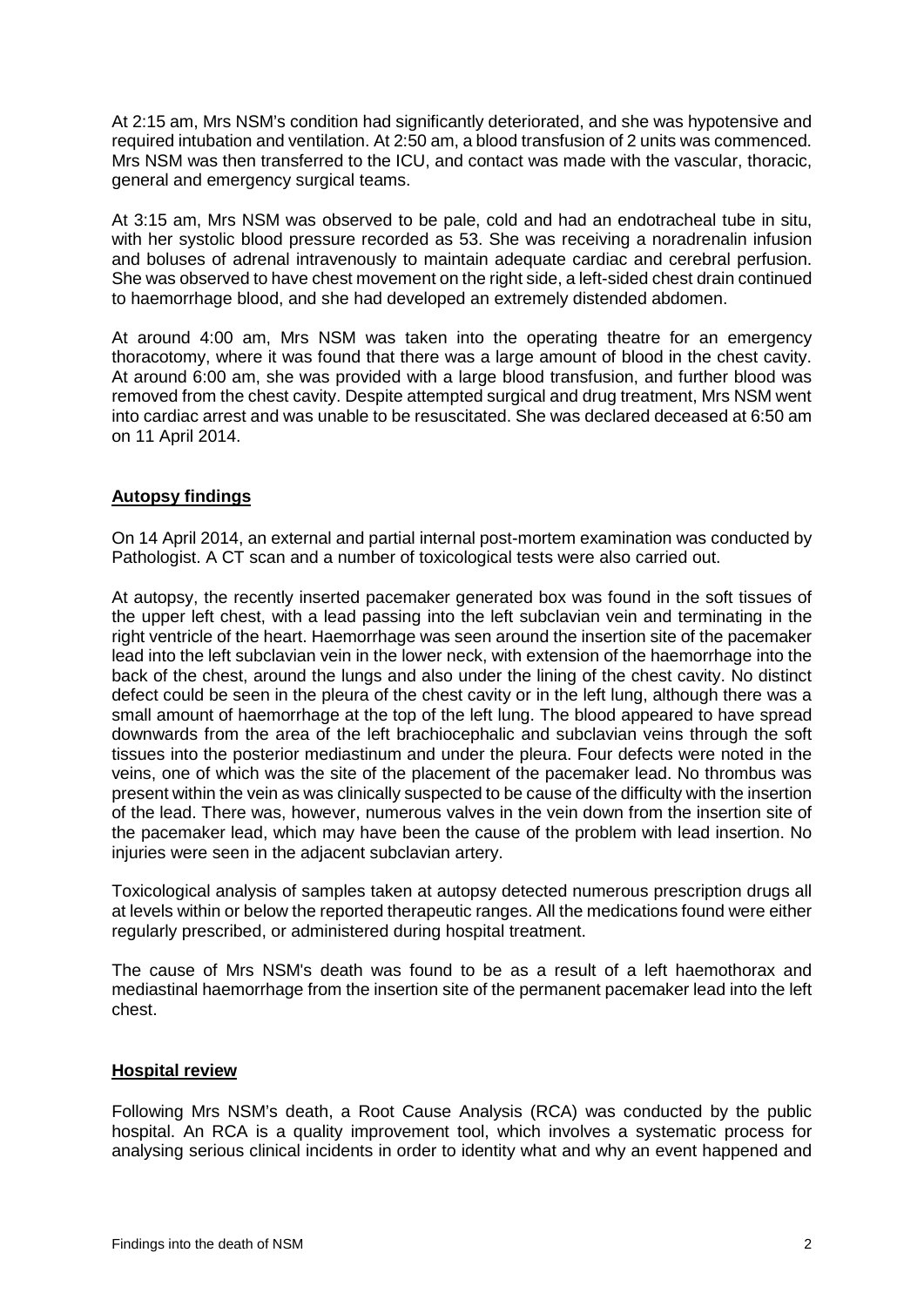how it could have been prevented. A report detailing the findings of the RCA was subsequently provided for the purposes of the coronial investigation.

Following the investigation, the RCA Review Team noted that Mrs NSM's death was reasonably unexpected, and found to relate to systemic contributing factors identified during the review process. These factors included the delay to recognise and manage a deteriorating patient due to utilisation of a standard single response system observation chart, and differing practices in relation to risk management between clinicians as demonstrated by pre-procedure venograms and post-procedure chest x-rays.

Accordingly, the following contributing factor recommendations were made to address the issues identified:

I. One of the causes of Mrs NSM's unexpected death was the delay to recognise the arterial injury and haemopneumothorax. This was as a result of a delay initiating a MET call, which should have occurred at 3:00 pm. This was likely because the CCU was using a standard single response system observation chart at the time of the incident, instead of a 'track and trigger' tool for patient observations.

In addition, medical reviews conducted were done so by staff who were not of the appropriate skill level and speciality. It was noted that reviews by inappropriate medical officers for patients who have a deteriorating condition occurred in this case because, at the time of the incident, the CCU was using a standard single response observation chart. This resulted in a vital signs recording system that did not prompt initiation of a MET call. At the time, the CCU was not using the Q-ADDS observation scoring system.

*It was recommended that Cardiology service line staff review, implements and evaluates the previous locally developed cardiac-specific Q-ADDs chart. This was thought to be able to be achieved with the Cardiac Thoracic Service Line Director as lead, in collaboration between the Cardiology NUM, Cardiology Educator, Quality Officer and Resuscitation Co-coordinator, in consultation with the Cardiologists, CTC's and the State-wide 'Recognition and Responding to Clinical Deterioration in Acute Healthcare' group to establish evidence based, best practice aggregate weighted scoring systems that trigger graded responses in comparable cardiac units in Australia.* 

*Furthermore, it was recommended that the possibility of a cardiac specific Q-ADDS be referred to a State-wide 'Recognition and Responding to Clinical Deterioration in Acute Healthcare' group to consider a pilot trial of a cardiac Q-ADDs, which can be shared with other Hospital and Health Services.* 

II. The failure to conduct a chest x-ray when her condition clinically indicated it was required (when she reported chest pain at 3:15 pm on 10 April), was also identified to have contributed to Mrs NSM's death. It was noted that a chest x-ray was not conducted because there was no 'trigger' from the existing document 'Clinical Pathway Pacemaker/AICD' or the vital signs recording document. It was acknowledged that the optimal time for a non-symptomatic patient to receive a post-procedure chest x-ray is a clinical decision, and as such there is variance in practice between clinicians.

*It was recommended that amendment be made to 'Clinical Pathway Pacemaker / AICD' to include indications of arterial injury as per recommendations of the Interventional Cardiologists.*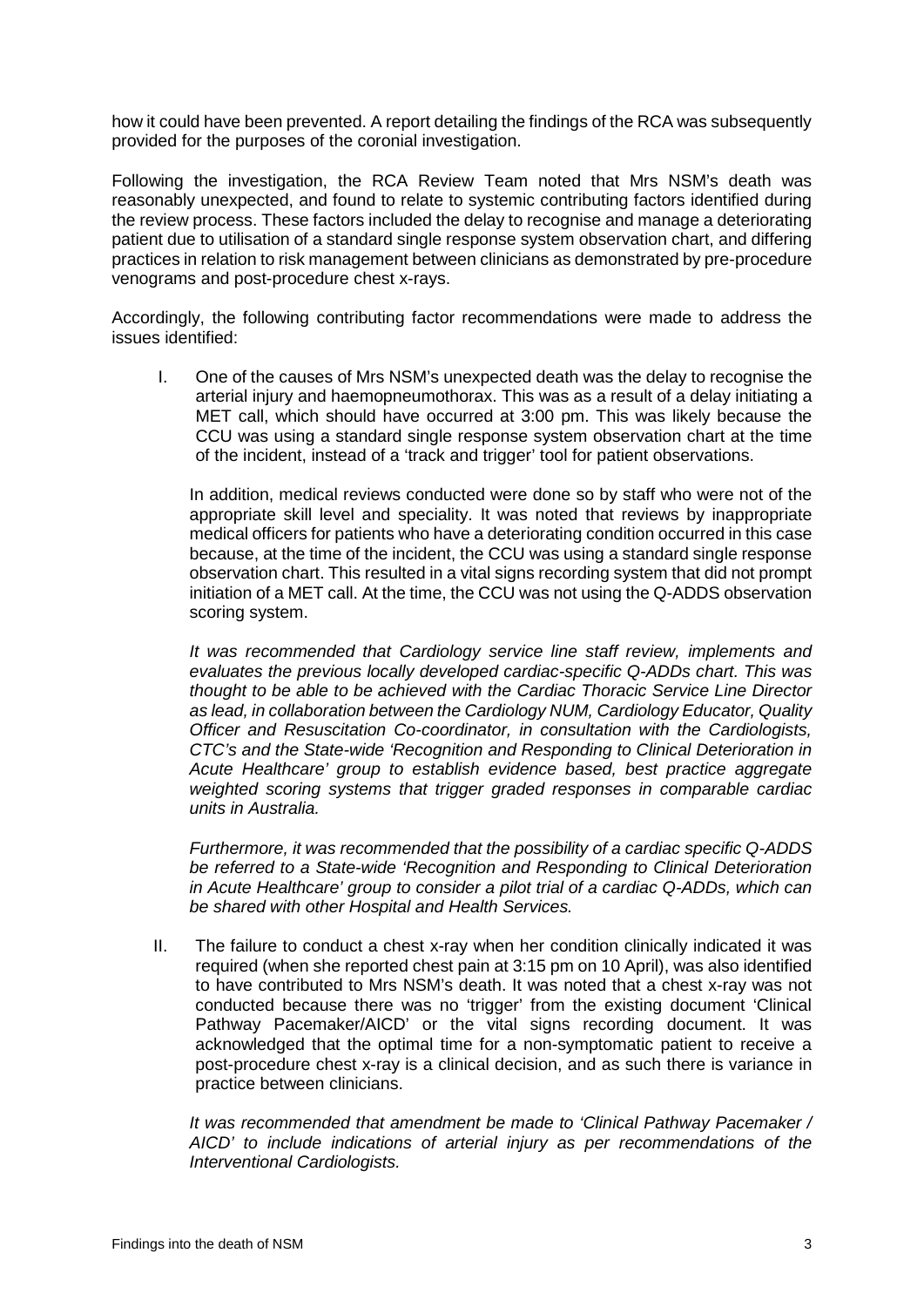III. A further contributing factor identified was that the sub-clavian punctures inflicted during the pacemaker insertion were 'blind' punctures (i.e. the subsequent repunctures were performed without the guidance of prior imaging). It was noted that there is currently no evidence-based best practice guidelines of imaging prior to arterial puncture.

*It was recommended that collaborative literature review and peer practice benchmarking between Interventional Cardiologists and Cardiology to establish evidence based best practice workplace protocol for implementing ultra-soundguided cannulation of the sub-clavian vein instead of landmark method prior to repeated sub-clavian arterial puncture.* 

In relation to the implementation of the above recommendations by the public hospital, the following actions have been undertaken to date:

I. As of February 2015, the service line have reviewed the State-wide QADDs Telemetry chart. Trial and implementation of this change commenced on the 16 February 2015. Education to clinical units undertaken prior to the introduction of this chart and ongoing in-services continue. Weekly audits of the QADDs Telemetry charges are conducted via CHARMERS system. Results are discussed with the nurse unit manager, Educator and clinical facilitators and strategies are implemented to address any areas for improvement. Reports are available at the time of the audit.

A Cardiology Quality and Safety Plan 2015 was also developed, which set out the necessary audits to be conducted, the clinical governance requirements, divisional meetings and various risk management strategies to be employed.

- II. The Clinical Pathway for Pacemaker/AICD has been amended to include indications of arterial injury. An education and communication plan was also completed and includes tabling and discussion of revised pathway at Quality and Safety meetings, ward meetings, M&M meetings and ward in-service meetings.
- III. Workplace instruction for the interventional cardiologists to provide clinical practice in obtaining imaging prior to repeated sub-clavian punctures has been developed and endorsed by the Director of Cardiology.

A number of lessons learnt were also identified during the review process. These lessons, and the subsequent actions taken to address the issues cited, are as follows:

a. Issues associated with retrospective documentation in the patient's records. It was noted that contemporaneous documentation facilitates optimal identification of emergent patient care risks, and facilitates earliest implementation of mitigation strategies.

It was recommended that a Cardiology service line review existing or develop and implement quality improvement or quality assurance plan to provide improved reliability of adherence to procedure GCDPRO0971- Clinical Documentation Patient/Client record and Clinical Pathways.

*Since this time, regular medico-legal and Patient Care Plan (including pathways) audits, per the Hospital & Health Service schedule, have been conducted. Results of these audits tabled at the departmental quality and safety meetings, with action*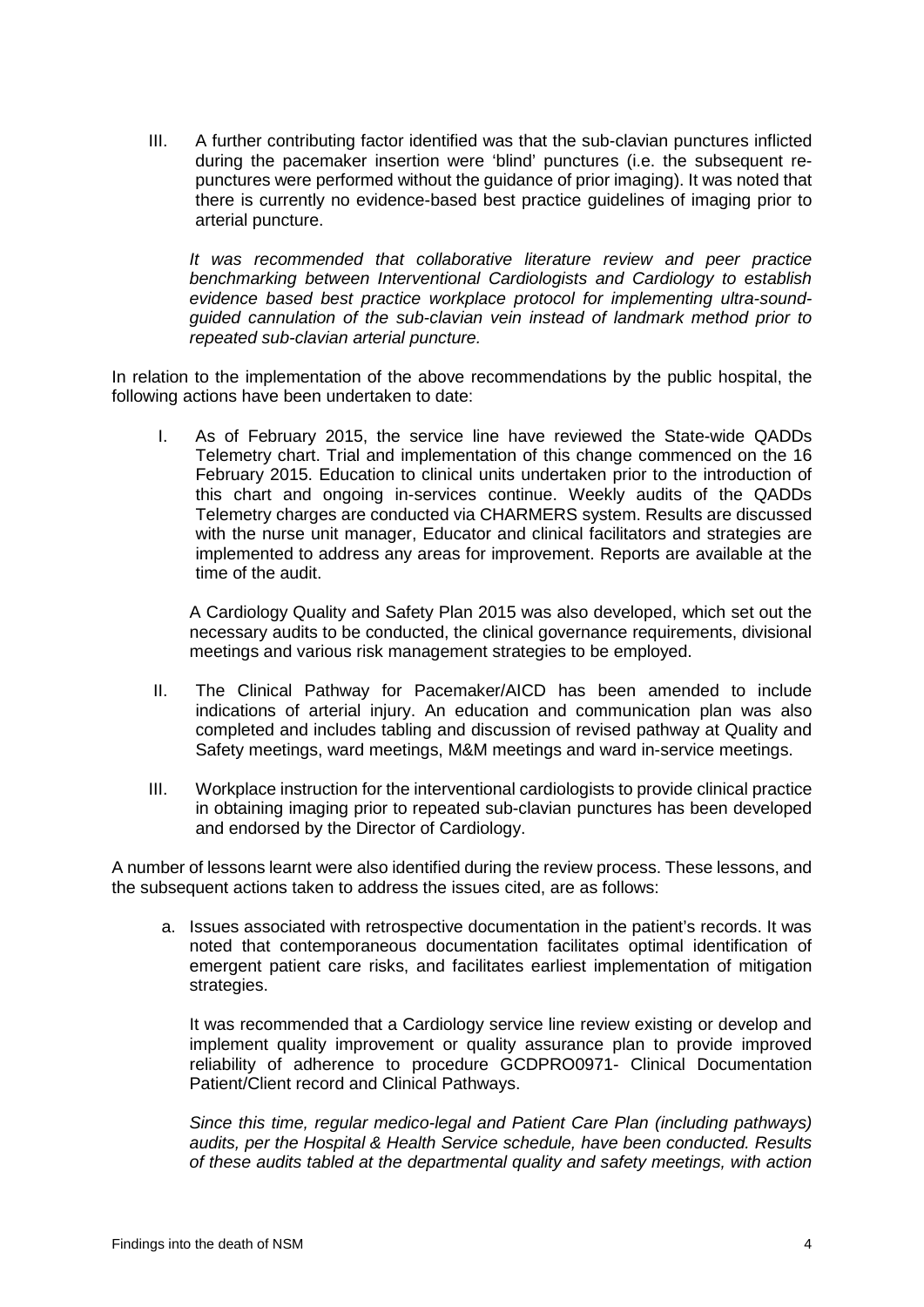*plans then developed. Discussion at departmental M&M meeting and Quality and Safety meetings regarding information and requirements for retrospective notes in the medical record are also carried out.* 

b. There was also delay experienced accessing a competent medical officer for insertion of the ICC out of hours. It was noted that the delay to definitive treatment of an identified acute issue may significantly impact morbidity and mortality outcomes.

It was recommended that the Hospital & Health Service requires a clear and definitive process for accessing the appropriately skilled Medical Officer out of hours for ICC insertion identifying who to contact and what order each officer should be contacted. As such, a simple contact algorithm for accessing the appropriate medical officer was to be developed.

*In March 2015, a meeting was held to discuss this lesson learnt with relevant staff, including the Clinical Director of Diagnostics, Emergency and Medical Services and other Senior Medical Staff. The outcome was that (1) all intercostal drains required afterhours to be referred to Intensive Care Specialists via ICU registrar, excluding those inserted within the ED or theatre; (2) Once discussed, if decision confirmed that drain placement is required after hours, patient to be transferred to 'HDU bed' either within the ICU or if not available on respiratory ward; (3) patient will have drain inserted within the HDU environment and will remain observed there until stable and normal working hours; and (4) In hours drain insertions for those patients who are inpatients at the time to be referred to the respiratory or thoracic surgery teams.* 

c. Significant negotiation also had to occur in order to obtain an after-hours mobile medical imaging (chest x-ray) device for use on Mrs NSM, which compromises patient safety if they are required to be transferred.

It was recommended that this issue be identified with Radiography to determine if this requires investigation of the demand for out of hour's medical imaging, and if the allocated resourcing is sufficient.

*Review of allocated resourcing has been completed and a deficit in resources wasn't identified. A review to determine the basis for the radiographers out of hours questioning of the request for a mobile chest x-ray found it to be an isolated event, and therefore the current process related to the use of mobile x-ray requests and orders was not revised. The Director of Medical Imaging Technology committed to review the checklist applicable to the triaging of mobile x-ray requests.* 

#### <span id="page-6-0"></span>**Expert report by Cardiologist, Dr Kenneth Hossack**

On 28 March 2015, Cardiologist, Dr Kenneth Hossack provided a report detailing his view as to the sufficiency of care and treatment provided to Mrs NSM at the Hospital & Health Service, particularly the pacemaker insertion surgery and post-operative care.

In relation to the pacemaker insertion surgery, Dr Hossack notes the following: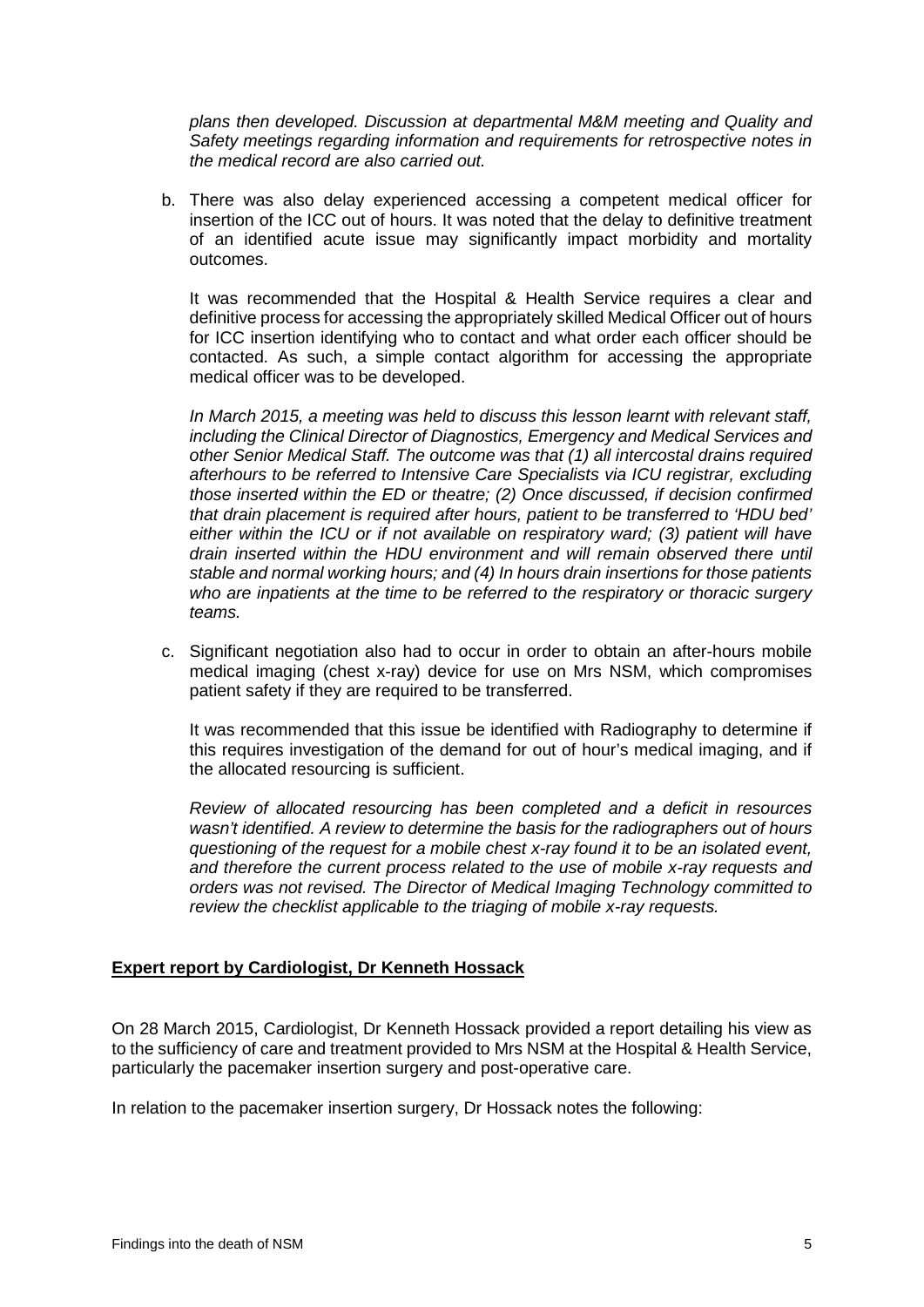- The complications experienced during Mrs NSM's surgery are recognised complications of pacemaker insertion. The risk of these complications occurring is less than 1%.
- During the post-mortem examination, four defects in the venous system were identified, which indicates that multiple punctures were performed to gain access to the left subclavian vein. The presence of a defect at the junction of the left and right brachiocephalic veins raises the possibility that the guide wire that had been inserted into the needle following the first puncture may have exited the vein at this point, and hence the difficulty encountered in passing the wire down into the cardiac chambers. The finding that the subclavian vein was patent at the time of autopsy indicates that Dr R misinterpreted the venogram as showing that the subclavian vein was occluded. Dr Hossack notes that upon his review of the venogram it does not appear that the left subclavian vein was occluded.
- The pneumothorax suffered by Mrs NSM is a recognised complication of attempting to gain access to the subclavian vein percutaneously. She had a number of risk factors for this complication, including being of an older age, her gender and multiple punctures.

In relation to the post-operative care provided to Mrs NSM, Dr Hossack is of the view that there were a number of factors in her clinical presentation, which were misinterpreted or ignored. Specifically, he cites the following:

- Strong pain experienced during the procedure, which was thought to be related to her osteoarthritis. Dr Hossack notes that this pain was likely related to the problems, which occurred with venous puncture.
- Moderate bleeding was observed coming from the puncture site at the completion of the procedure. Digital pressure, as opposed to diathermy to cauterize the bleeding points, was carried out.
- Swelling to the neck was noted after the catheter was removed. The surgeon thought that she may be experiencing elevated venous pressure, and subsequently prescribed Lasix. In Dr Hossack's opinion, this elevated pressure was likely due to partial venous obstruction as a result of accumulating haematoma in the neck and not as a result of fluid overload.
- Mrs NSM experienced a significant drop in blood pressure following the pacemaker procedure. It remained low during her stay in the CCU, however, was only recorded at midnight, when it had been low for some 6 hours. The presence of a fall in the haemoglobin and persistently low blood pressure should have alerted the treating staff that Mrs NSM was bleeding.
- A chest x-ray upon return to the CCU following the procedure would have been appropriate given the pain experienced during the surgery, the need for multiple punctures to be made, and the excessive bleeding following completion of the insertion.
- When Mrs NSM developed left-sided pleuritic pain and had a blood pressure of 80/60 at midnight, Dr Hossack is of the view that the seriousness of this situation was underestimated by the junior medical staff.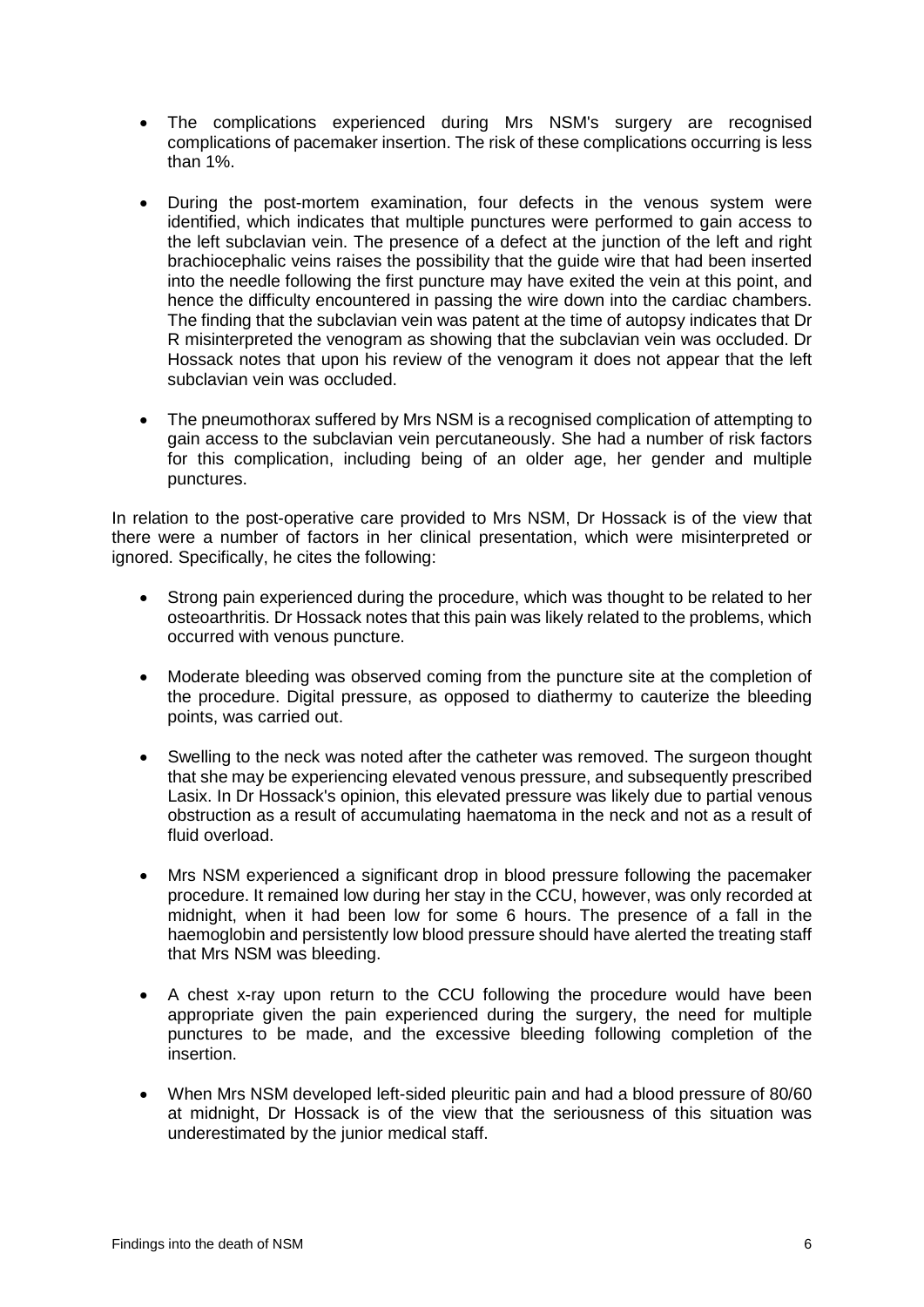- It would have been prudent to transfer Mrs NSM to the ICU at 1:05 am to undertake treatment of the pneumothorax. It seems that there was difficulty obtaining assistance to perform the chest drain procedure.
- Had more senior medical staff been involved in Mrs NSM's treatment prior to 3:00 am, particularly given three procedures were performed to treat the pneumohemothorax, Dr Hossack believes that a more favourable outcome may have eventuated.

Dr Hossack is of the view that offering Mrs NSM a permanent pacemaker was appropriate. He is critical of the initial management of the hemopneumothorax because of the lack of personal involvement of senior medical staff at that stage. In particular, he raises concern as to the fact that Mrs NSM was only commenced on a blood transfusion at 2:50 am, despite evidence of blood loss, and that only 2 units of blood were given. It wasn't until 6:00 am, shortly before her death, that a large blood transfusion was commenced. In Dr Hossack's opinion, the delay in identifying her significant blood loss and providing appropriate treatment, was a major factor, which lead to her death.

#### <span id="page-8-0"></span>**Hospital & Health Service response to expert report**

Following receipt of Dr Hossack's report, the Hospital & Health Service were invited to consider and provide a response to the concerns and criticisms raised.

Accordingly, Hospital & Health Service made the following submissions:

- Mrs NSM was an 81 year old lady, who only weighed 41 kilograms. She had severe curvature of the spine, which made it difficult to use normal anatomical landmarks during the pacemaker insertion procedure. As such, anticipation of her venous system was challenging, despite intraoperative mapping of the vein by venogram.
- The post-mortem findings indicated, and it was accepted, that there were 4 defects in the venous system, with multiple punctures performed to gain access to the subclavian vein. In response, it was noted that multiple punctures during subclavian vein access is a risk factor for pneumothorax, with the average number of attempts to achieve insertion was around 2.56, with 3.2 being the average for failed attempts. In Mrs NSM's case, it was submitted, that this number of punctures was reasonable given her comorbidities and is in accordance with normal practice.
- In response to Dr Hossack's finding that the surgeon erred in concluding that the venogram showed an occluded subclavian vein, it was noted that a venogram may have low diagnostic accuracy, and other causes such as vein narrowing, streaming of contrast and collection of blood around a vessel, can cause a similar appearance.
- In relation to the pain Mrs NSM complained of during the procedure, it was noted that it is not unusual for this to occur as only a local anaesthetic is used. In this case, she suffered from osteoarthritis for which she required strong pain relief medication. Her severe kyphosis (curvature of the spin) also made it difficult to lie her flat on the operation table without a pillow. The pain Mrs NSM complained of following insertion of the wire was done so after the removal of the supporting pillow, so as to open the space between the rib and clavicle in order to gain access to the subclavian vein with the needle. Mrs NSM described the pain as 'osteoarthritis pain', which settled after around 5 minutes.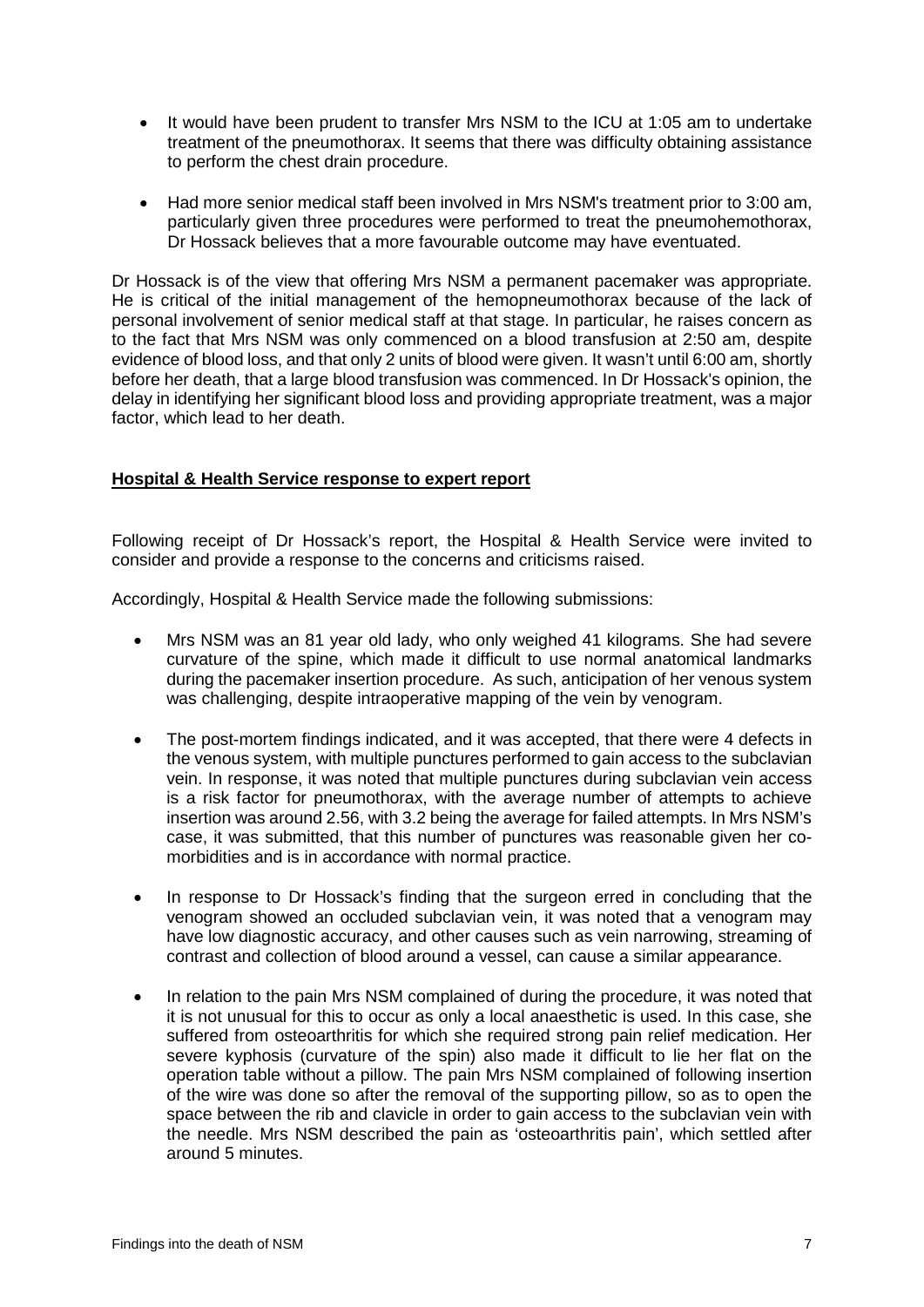- Following the procedure until midnight, it was submitted that Mrs NSM was clinically stable. In support of this it was noted that she had a normal unchanged pulse rate, normal oxygen saturation levels, and normal respiration rates and maintained a low normal blood pressure (which must be considered in conjunction with the fact that she had been given intense blood pressure lowering medication that afternoon for high blood pressure). The first Mrs NSM complained of sudden severe pain was at midnight.
- During the procedure, the surgeon checked the lung apex and did not see any evidence of a pneumothorax. He did so again during aspiration. When Mrs NSM was moved from the catheter laboratory, the surgeon examined the patient again and found her to be stable.
- In relation to the use of diathermy, the surgeon is of the view that the most effective method used in cardiology is 'manual pressure', which is applied for pacemaker and angiography related bleeding. He notes that diathermy cannot stop bleeding from subclavian veins in a pacemaker procedure.
- In relation to the neck swelling observed in Mrs NSM's case, it was submitted that the most likely cause was intra-arterial pressure due to a combination of a number of factors, including intravenous fluid, her age and history of hypertension, as well as the fact that she was significantly underweight.
- In relation to Mrs NSM's fall in haemoglobin, it was noted that the clinical measurement of total haemoglobin has inherent variability. As such, the fall of haemoglobin, in the absence of other signs of bleeding, such as increasing pulse rate and increasing respiratory rate, in that order over the period was not in itself clinically alarming.
- In relation to Mrs NSM's low blood pressure, it was stated that she was found to have persistently stable, albeit low, blood pressure, which was in an acceptable range given the administration of medication to treat her hypertension prior to the procedure.

It was acknowledged, as identified in the RCA, that there was a delay in accessing a competent medical officer for insertion of the intercostal tube out of hours. Since Mrs NSM's death, the team have developed a simple contact algorithm for accessing the appropriate medical officer for insertion of an ICC.

## <span id="page-9-0"></span>**Conclusion**

Mrs NSM was 81 years of age when she died on 11 April 2014 of a left haemothorax and mediastinal haemorrhage from the insertion site of a permanent pacemaker. It was clearly appropriate for Mrs NSM to be offered a permanent pacemaker to treat her diagnosis of sick sinus syndrome. She was of a slight build, and had a number of co-morbidities, especially severe curvature of her spine, which made the procedure, and elements of her post-operative care, difficult. The complications, which lead to her death, whilst rare, are known and documented.

It does appear that there was some delay in recognising that Mrs NSM's condition was deteriorating. Dr Hossack raises concern as to the lack of senior staff involved in her clinical post-operative management. He cites her persistently low blood pressure, drop in haemoglobin and the pain experienced during the procedure, as signs that she was bleeding, which required further attention. Once the pneumothorax was identified, there was difficulty for staff to obtain assistance to perform the necessary chest drain procedure. In Dr Hossack's